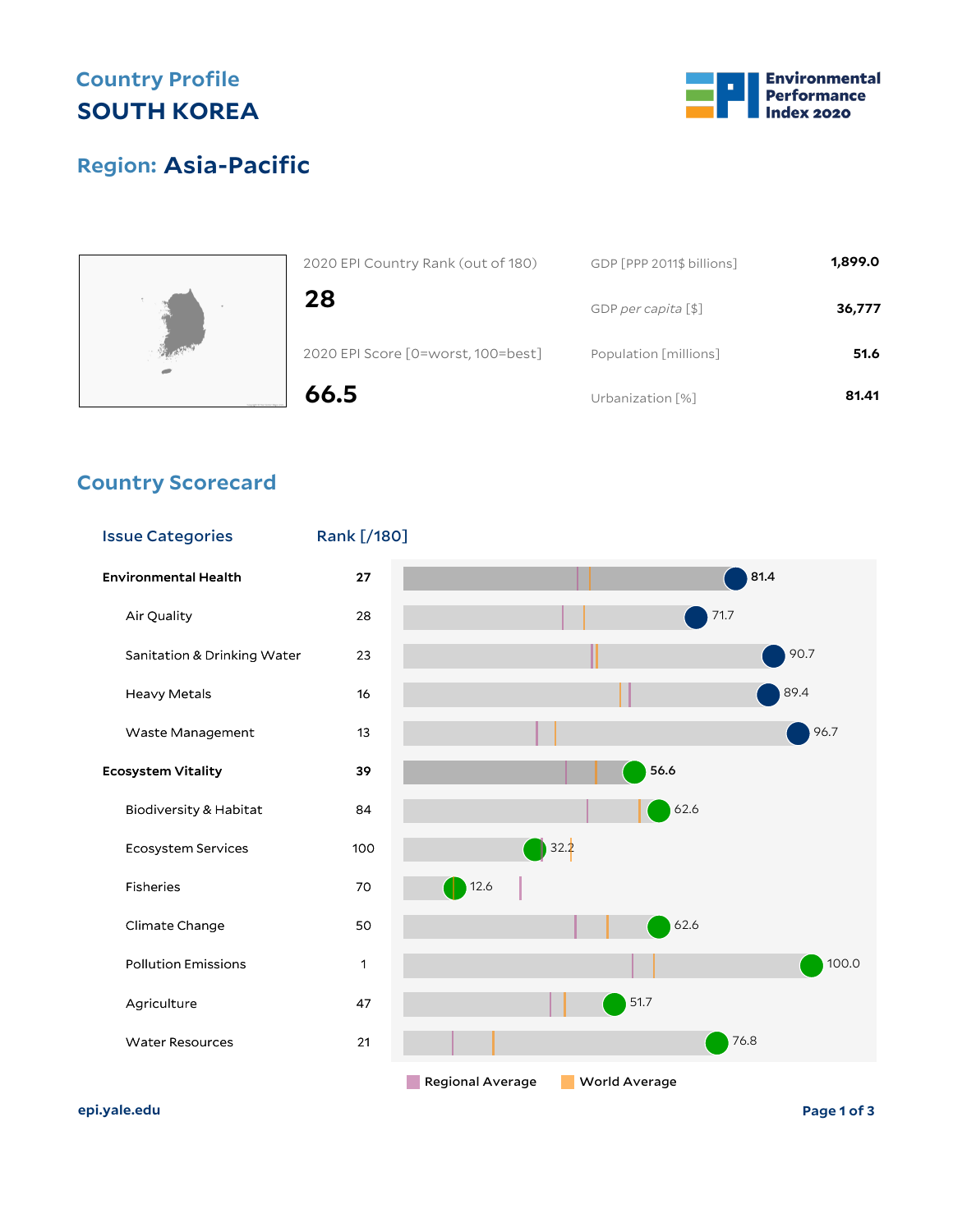# **SOUTH KOREA Country Profile**



## **Asia-Pacific Region:**

|                                                     | <b>Rank</b> | <b>EPI Score</b> | 10-Year<br><b>Change</b> | <b>Regional</b><br><b>Rank</b> | <b>Regional</b><br><b>Average</b> |
|-----------------------------------------------------|-------------|------------------|--------------------------|--------------------------------|-----------------------------------|
| <b>Environmental Performance Index</b>              | 28          | 66.5             | $+2.2$                   | $\overline{2}$                 | 40.8                              |
|                                                     |             |                  |                          |                                |                                   |
| <b>Environmental Health</b>                         | 27          | 81.4             | $+2.3$                   | 3                              | 42.4                              |
| Air Quality                                         | 28          | 71.7             | $+1.9$                   | 3                              | 39.0                              |
| Household solid fuels                               | 1           | 100              | $+2.6$                   | 1                              | 33.1                              |
| $PM_{2.5}$ exposure                                 | 45          | 53.8             | $+2.0$                   | 4                              | 42.0                              |
| Ozone exposure                                      | 91          | 41.7             | $-6.6$                   | 15                             | 53.2                              |
| <b>Sanitation &amp; Drinking Water</b>              | 23          | 90.7             | $+2.2$                   | 3                              | 46.2                              |
| Unsafe sanitation                                   | 1           | 100              | $+2.9$                   | 1                              | 51.1                              |
| Unsafe drinking water                               | 26          | 84.4             | $+1.6$                   | 3                              | 42.9                              |
| Heavy Metals / Lead exposure                        | 16          | 89.4             | $+11.3$                  | $\overline{2}$                 | 55.4                              |
| Waste Management / Controlled solid waste           | 13          | 96.7             | $\overline{\phantom{0}}$ | 2                              | 32.7                              |
| <b>Ecosystem Vitality</b>                           | 39          | 56.6             | $+2.1$                   | $\overline{2}$                 | 39.7                              |
| <b>Biodiversity &amp; Habitat</b>                   | 84          | 62.6             | $+0.4$                   | 7                              | 44.9                              |
| Terrestrial biomes (nat'l)                          | 73          | 88.2             | $+2.2$                   | 9                              | 58.3                              |
| Terrestrial biomes (global)                         | 72          | 88.2             | $+2.2$                   | 10                             | 56.9                              |
| Marine protected areas                              | 52          | 17.2             | $+2.8$                   | 4                              | 12.5                              |
| Protected Areas Representativeness Index            | 128         | 16               | $+2.4$                   | 13                             | 15.7                              |
| Species Habitat Index                               | 107         | 78.6             | $-12.9$                  | 6                              | 62.6                              |
| Species Protection Index                            | 52          | 90.1             | $+0.5$                   | 5                              | 62.5                              |
| Biodiversity Habitat Index                          | 84          | 54.2             | $-0.3$                   | 16                             | 58.2                              |
| <b>Ecosystem Services</b>                           | 100         | 32.2             | $-7.7$                   | 11                             | 33.8                              |
| Tree cover loss                                     | 81          | 32.8             | $-7.6$                   | 10                             | 32.6                              |
| Grassland loss                                      | 165         | 11.3             | $-20.2$                  | 16                             | 51.2                              |
| Wetland loss                                        | 115         | 42.1             | $+3.9$                   | 5                              | 45.1                              |
| <b>Fisheries</b>                                    | 70          | 12.6             | $+0.6$                   | 16                             | 28.6                              |
| Fish Stock Status                                   | 13          | 23               | $+2.9$                   | $\overline{4}$                 | 13.0                              |
| Marine Trophic Index                                | 86          | 11.6             | $\qquad \qquad -$        | 14                             | 32.4                              |
| Fish caught by trawling                             | 70          | 1.5              | $-1.3$                   | 22                             | 37.8                              |
| Climate Change                                      | 50          | 62.6             | $+4.0$                   | 3                              | 42.1                              |
| $CO2$ growth rate                                   | 75          | 45.5             | $+3.7$                   | 5                              | 30.6                              |
| CH <sub>4</sub> growth rate                         | 1           | 100              | $+24.2$                  | 1                              | 59.7                              |
| F-gas growth rate                                   | 1           | 100              | $+0.9$                   | 1                              | 90.5                              |
| $N2O$ growth rate                                   | 30          | 81.5             | $-18.5$                  | 5                              | 58.7                              |
| Black Carbon growth rate                            | 1           | 100              | -                        | $\mathbf{1}$                   | 56.2                              |
| CO <sub>2</sub> from land cover                     | 122         | 36.5             |                          | 11                             | 38.5                              |
| Greenhouse gas intensity growth rate                | 106         | 44.8             | $-12.2$                  | 12                             | 43.1                              |
| Greenhouse gas emissions per capita                 | 158         | 15.9             | $-4.4$                   | 22                             | 52.6                              |
| <b>Pollution Emissions</b>                          | 1           | 100              | $+19.6$                  | $\mathbf{1}$                   | 56.1                              |
| $SO2$ growth rate                                   | 1           | 100              | $\overline{\phantom{0}}$ | 1                              | 69.2                              |
| $NOx$ growth rate                                   | 1           | 100              | $+39.1$                  | 1                              | 43.1                              |
| Agriculture / Sustainable Nitrogen Management Index | 47          | 51.7             | $+1.4$                   | 8                              | 35.9                              |
| Water Resources / Wastewater treatment              | 21          | 76.8             | $\overline{\phantom{a}}$ | $\overline{2}$                 | 11.9                              |

**Note:** three largest increases in green and three largest decreases in red. "–" indicates no change.

#### **epi.yale.edu Page 2 of 3**